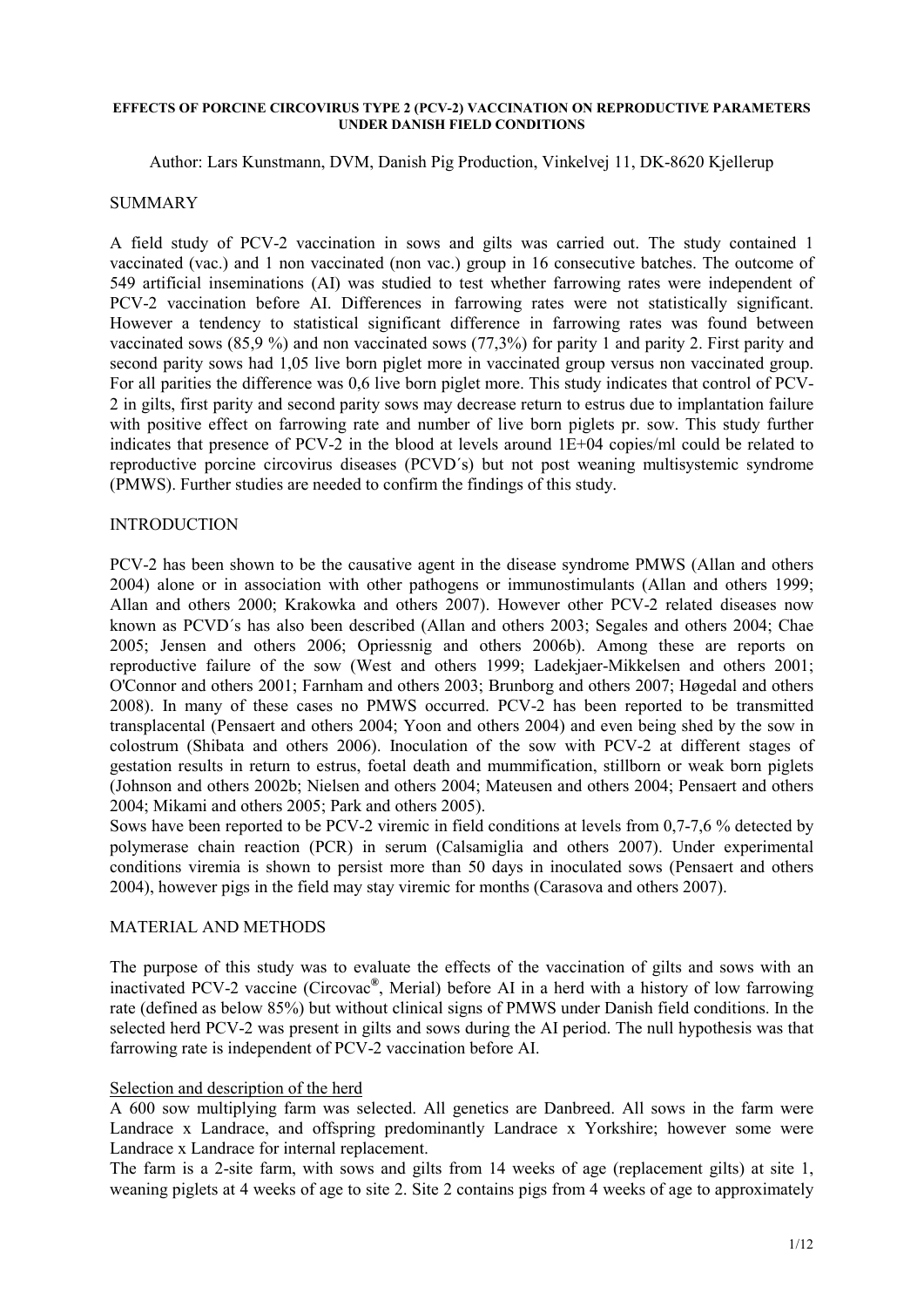30 weeks of age. Replacement gilts are moved back from site 2 to site 1 at approximately 14 weeks of age and kept in separate rooms until entering the AI room.

Pregnant sows are housed loose in groups, however with sows kept confined in single boxes 4 weeks after AI. The herd has weekly batch management and 1 farrowing room pr. batch (separate airspace). 1 buffer farrowing room also exists for nursing sows and nursing piglets.

Health surveillance in this multiplying herd is performed for diseases according to the Danish SPF system every month (SPF SUS). The health status of the herd is SPF with presence of Actinobacillus Pleuropneumonia serotype 2 and Mycoplasmae Hyopneumonia. No clinical sign of PMWS has been found, and mortality rates are continuously monitored and reported to Danish Pig Production (DPP).

The herd has been free of porcine respiratory and reproductive syndrome virus (PRRSV) based on monthly serology, and has been correctly and consistently vaccinated against porcine parvovirus (PPV). No other known pathologies leading to reproductive disorders have been identified in the herd. Treatment of vaginal discharge with oral antibiotics has not been perceived as curative. Vaginal discharge was observed to contain material perceived as foetal membranes 3-5 weeks post AI.



Picture 1. Vaginal discharge with foetal membranes

### Type of study

The study is a non blinded field study with 2 parallel randomized groups of gilts and sows (vaccinated and non vaccinated / control group). No placebo was used in the control group. Sows and gilts were randomly assigned to groups depending on their unique herd ID (ear tag even and uneven numbers). Vaccination was carried out by 1 trained staff member in the farm. Circovac**®** was applied to sows and gilts as primary (6 weeks before AI) and secondary vaccination (3 weeks before AI) before insemination and as a booster 3 weeks before farrowing according to the product label. The study has been registered and approved by The Danish Medicines Agency.

# Herd data collection

A serological profile based on unstabilized blood in 64 animals was carried out 2 months prior to the first AI included in the study, and analyzed by commercial tests at DTU - Danish Veterinary Institute. PCV-2 was detected by enzyme linked immunosorbent assay (ELISA) antibodies and quantitative real-time PCR. PPV antibodies were detected by ELISA. Gilts for bleeding were selected according to age groups. Sows were selected in order to represent different parities with and without reproductive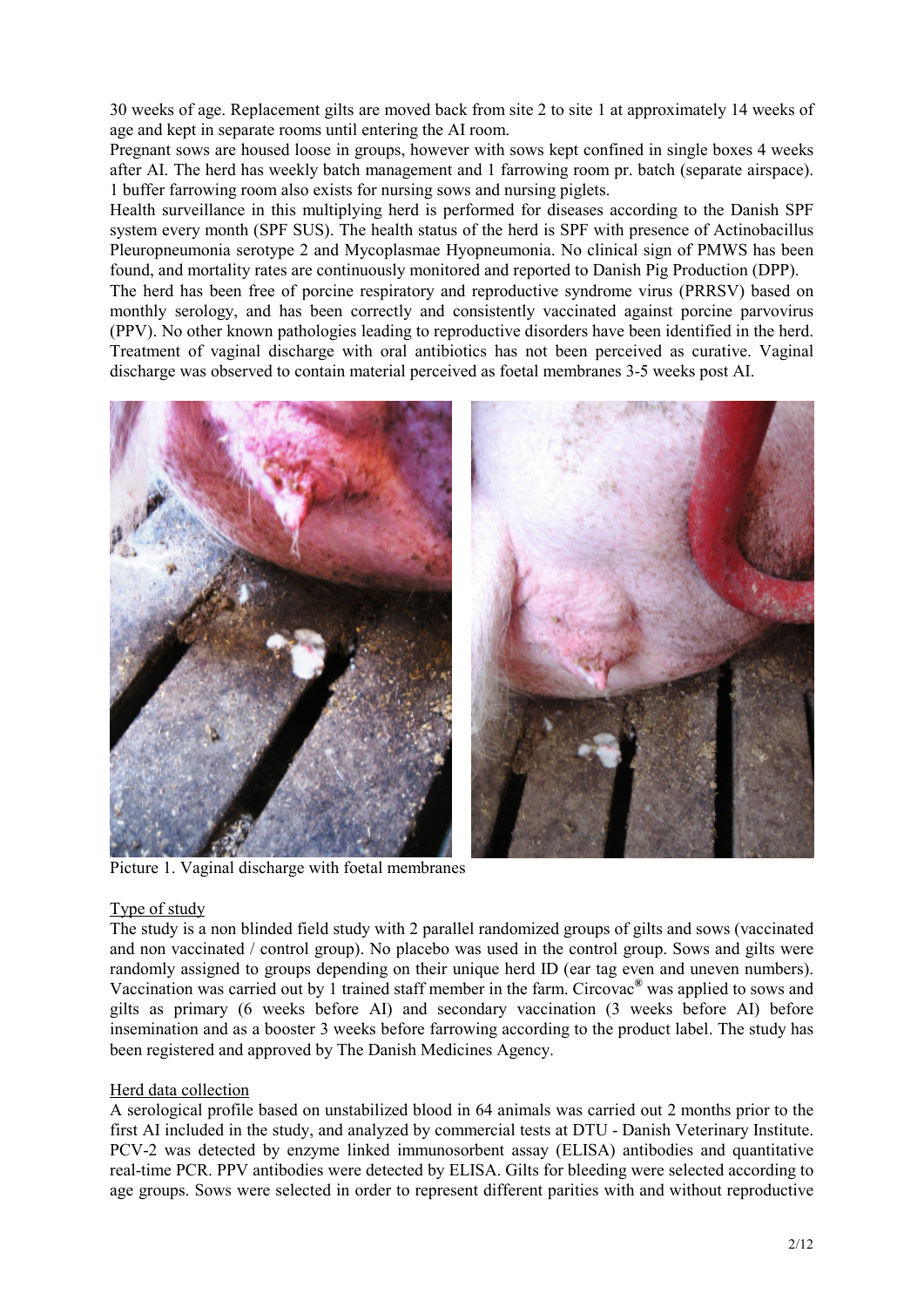pathologies. The serological profile was used to confirm that PPV vaccination was carried out correctly in the herd, and to give an idea of PCV-2 circulation in the herd. Recordings for each individual sow and gilt were kept and computerized for 16 consecutive weekly batches (the length of 1 gestation cycle). Data is contained in herd paper records and Agrosoft® WinSvin software (Agrosoft A/S). All data was finally pooled in an Excel (Anonymous) sheet to form the final database.

## Statistical analysis

Statistical analysis was performed. Each AI was considered as an independent event. However sows or gilts with 3 or more consecutive returns to estrus were not included in the analysis unless specified, as they were defined as statistical outliers and not independent events. Statistical analysis has been performed in Excel <sup>TM</sup> (Anonymous) and StatCalc (Anonymous2008) by Yates corrected Chi square test, F-test for equal variances and T-test for differences in means.

## **RESULTS**

## Serology

Serological analysis was performed on 64 sows and gilts from 6 weeks of age to 160 weeks of age. Titres for PPV show peaks in titres around first and second vaccination 24- 28 weeks of age. PPV antibody peaks shows boosting of titre due to revaccination occurring at intervals of approximately 22 weeks after last conception corresponding to the reproductive cycle in the farm.



### **PCV-2 & PPV titer**

Figure 1 Serological profile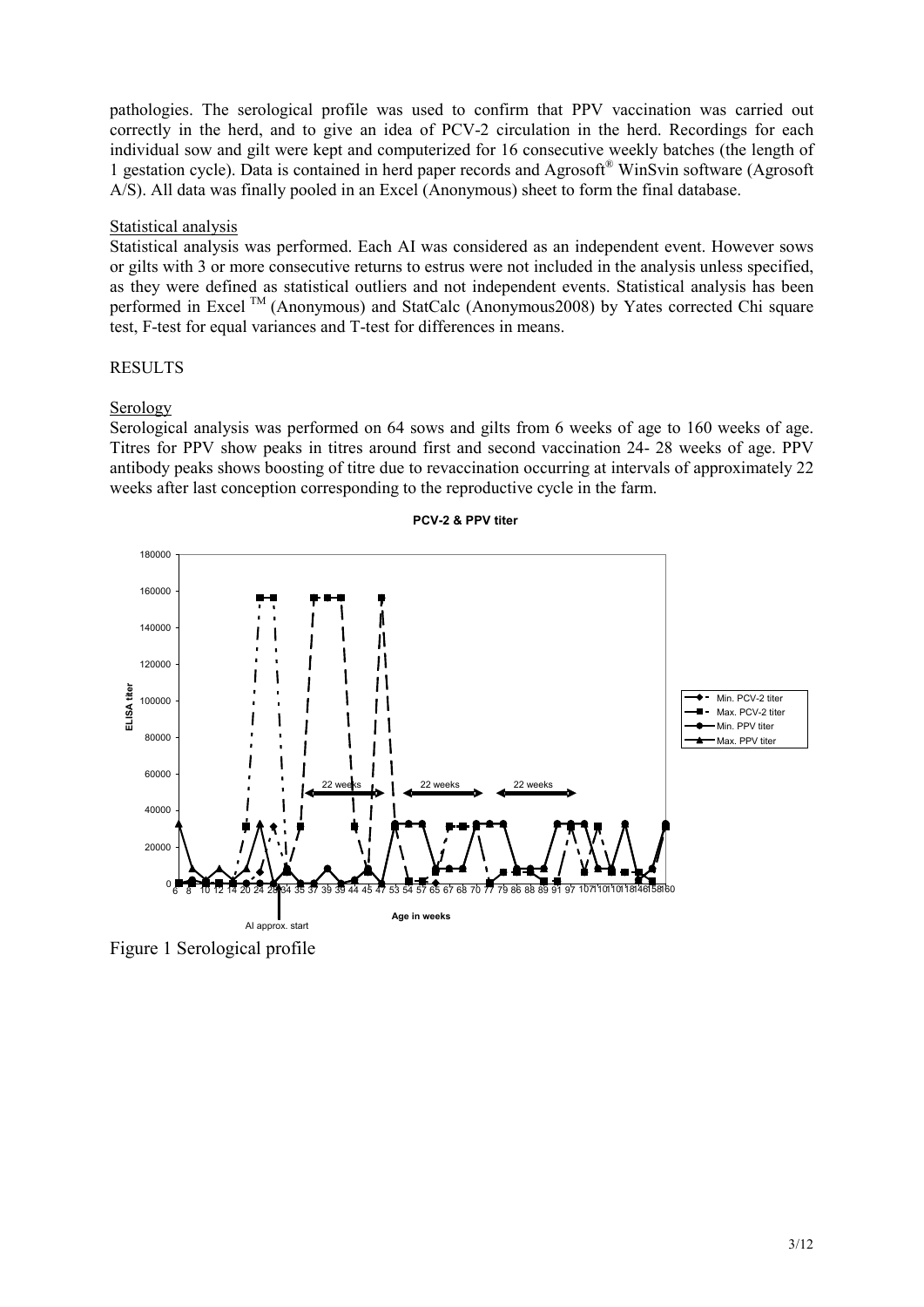PCV-2 titres start to evolve from 14 weeks of age, and reach the highest level before start of AI. Titres persist during first pregnancy and beyond second AI. The seroconversion takes place after movement of gilts from site 2 back to site 1. 17 of 18 gilts from 14 weeks of age to 28 weeks of age were PCR positive for PCV-2 in serum (94% positive). Quantitative PCR detects PCV-2 DNA copies. The highest numbers of copies pr. ml serum is observed before 30 weeks of age. Older sows show sporadic levels of PCV-2 by PCR in the blood. 7 of 30 sows were PCR positive for PCV-2 by PCR (23% positive). 6 of these were first parity (2 with 3 and 4 returns to estrus) and 1 was second parity. Peaks in PCV-2 titre could suggest some cyclic exposure (figure 1), however detection of PCV-2 in serum by PCR is related to gilts, first and second parity sows.



Figure 2 log PCV-2 copies/ml serum

### Farrowing rates

A total of 549 AI´s was performed resulting in 431 farrowings. 15 sows or gilts had more than 3 consecutive returns to estrus, and despite 3 consecutive returns 4 of these sows actually did farrow (1 unvaccinated and 3 vaccinated sows). 11 sows were not culled despite 3 or more returns to estrus. These 15 sows are omitted from calculations of farrowing rates. Culling before farrowing is included in the calculation of farrowing rate.

| <b>Parity</b> |          | ΑI  | <b>Return to</b><br>estrus | <b>Culled before</b><br>farrowing | 3. returns not<br>culled | <b>Farrowings</b> |
|---------------|----------|-----|----------------------------|-----------------------------------|--------------------------|-------------------|
| All           | Vac      | 248 | 28                         | 14                                |                          | 198               |
|               | Non vac. | 301 | 38                         | 27                                |                          | 233               |
|               | Sum      | 549 | 66                         | 4 <sup>1</sup>                    |                          | 431               |

| Table 1 Results of AI's |  |
|-------------------------|--|
|-------------------------|--|

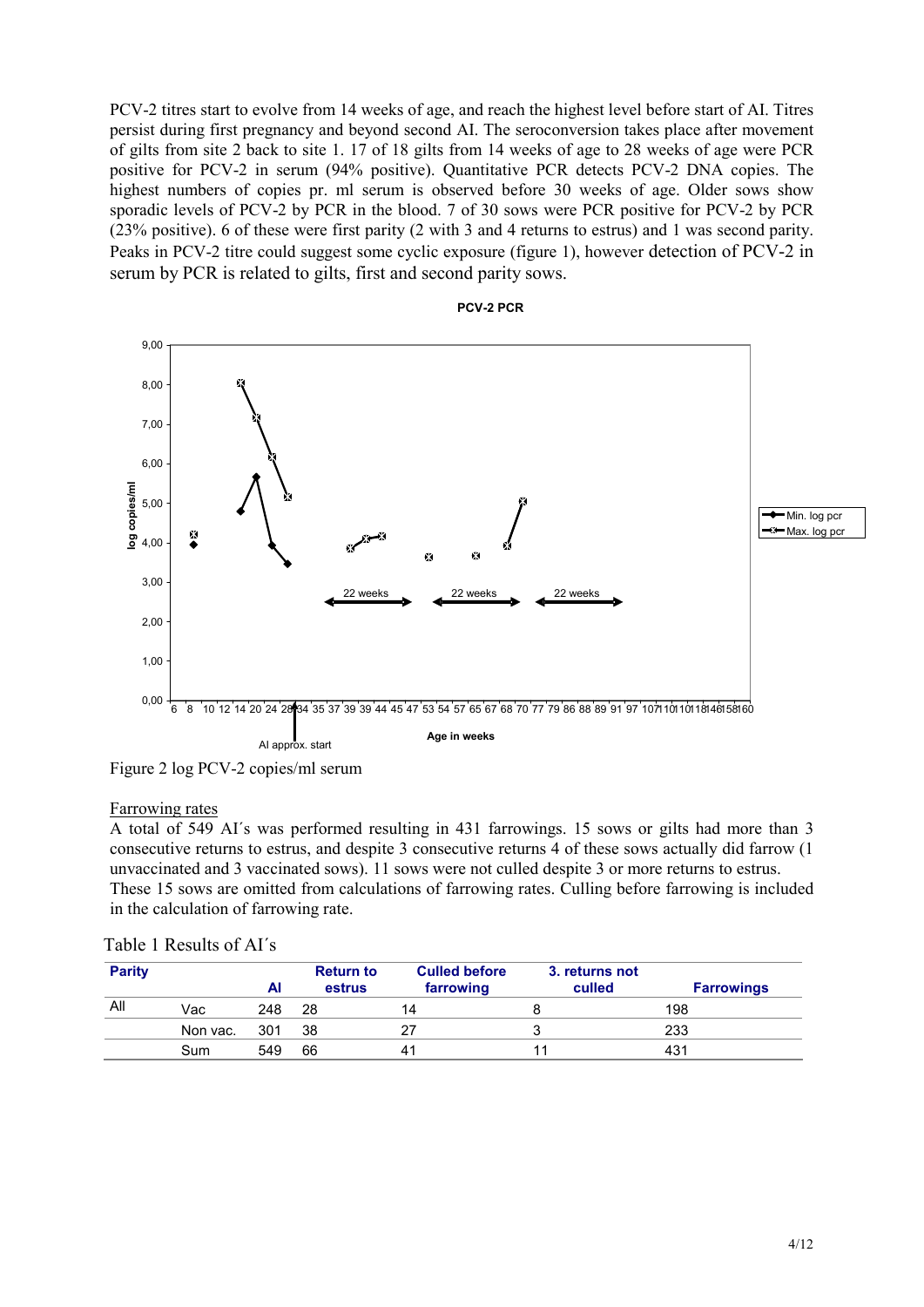| <b>Parity</b>    |          | AI  | <b>Return to</b><br>estrus | <b>Culled before</b><br>farrowing | 3. returns not<br>culled | <b>Farrowings</b> |
|------------------|----------|-----|----------------------------|-----------------------------------|--------------------------|-------------------|
| 1.               | Vac      | 77  | 10                         | 3                                 |                          | 63                |
|                  | Non vac. | 119 | 23                         | 3                                 |                          | 92                |
| $\overline{2}$ . | Vac      | 57  | 2                          | 3                                 | 5                        | 47                |
|                  | Non vac. | 59  | 5                          | 9                                 |                          | 44                |
| 3.               | Vac      | 45  | 6                          |                                   | $\Omega$                 | 38                |
|                  | Non vac. | 44  |                            | 4                                 | O                        | 39                |
| 4.               | Vac      | 21  | 2                          |                                   | 0                        | 18                |
|                  | Non vac. | 31  | 3                          | 4                                 |                          | 23                |
| $>5$ .           | Vac      | 48  | 8                          | 6                                 | 2                        | 32                |
|                  | Non vac. | 48  | 6                          |                                   | 0                        | 35                |
| 1.82.            | Vac      | 134 | 12                         | 6                                 | 6                        | 110               |
|                  | Non vac. | 178 | 28                         | 12                                | 2                        | 136               |

## Table 2 Results for sows by parity

### Table 3 Farrowing % by parity

|                    | <b>Yates corrected Chi square-test</b> |      |         |           | <b>Cofidence limits</b> |           |  |
|--------------------|----------------------------------------|------|---------|-----------|-------------------------|-----------|--|
| <b>Farrowing %</b> |                                        | %    | P-value | <b>RR</b> | Lower 95%               | Upper 95% |  |
| All parities       | Vac                                    | 82,5 | 0,26    | 0,80      | 0,57                    | 1,14      |  |
|                    | Non Vac.                               | 78,2 |         |           |                         |           |  |
| Parity 1           | Vac                                    | 82,9 | 0,51    | 0,78      | 0.43                    | 1,41      |  |
|                    | Non Vac.                               | 78,0 |         |           |                         |           |  |
| Parity 2           | Vac                                    | 90,4 | 0.08    | 0,40      | 0,15                    | 1,03      |  |
|                    | Non Vac.                               | 75,9 |         |           |                         |           |  |
| Parity 3           | Vac                                    | 84,4 | 0.79    | 1,37      | 0,47                    | 3,99      |  |
|                    | Non Vac.                               | 88,6 |         |           |                         |           |  |
| Parity 4           | Vac                                    | 85,7 | 0,66    | 0,61      | 0,18                    | 2,10      |  |
|                    | Non Vac.                               | 76,7 |         |           |                         |           |  |
| Parity $>5$        | Vac                                    | 69,6 | 0.90    | 1,12      | 0.59                    | 2,13      |  |
|                    | Non Vac.                               | 72,9 |         |           |                         |           |  |
| Parity 1 & 2       | Vac                                    | 85,9 | 0,08    | 0,62      | 0,37                    | 1,03      |  |
|                    | Non Vac.                               | 77,3 |         |           |                         |           |  |

A tendency (p=0,08) of statistical significant difference in farrowing rate of 8,6% is observed for the pooled first and second parity sows. According to the serological profile this group of sows could be at risk for PCV-2 exposure and PCV-2 infection.

### Post farrowing Parameters

Distribution of post farrowing parameters was checked (figure 3 & 4). No abortions were observed during the study. No mummified piglets were recorded. Cross fostering took place between sows irrespective of group assignment.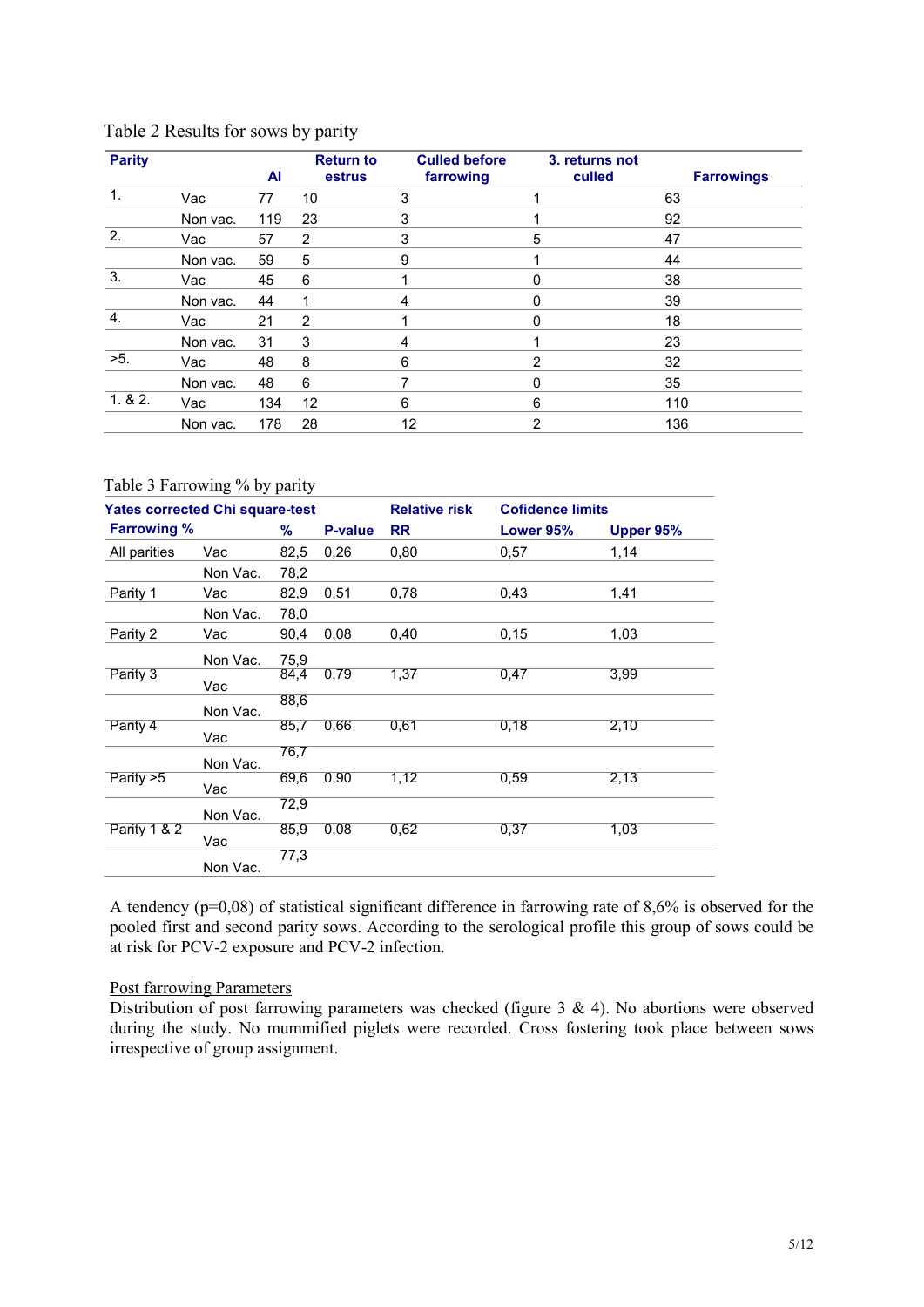

Figure 3 Normal distributed post farrowing parameters

| <b>Test of 431 farrowings</b> |          |             |                              |               |                          |                          |
|-------------------------------|----------|-------------|------------------------------|---------------|--------------------------|--------------------------|
| <b>All parities</b>           |          | <b>Mean</b> | <b>Standard</b><br>deviation | <b>F-test</b> | $P(T \le t)$<br>one-tail | $P(T \le t)$<br>two-tail |
|                               |          |             |                              |               |                          |                          |
| Total born                    | Non Vac. | 14.91       | 3.99                         | 0.54          | 0.31                     | 0.15                     |
|                               | Vac      | 15,30       |                              |               |                          |                          |
| Live born                     | Non Vac. | 12,48       | 3.69                         | 0.91          | 0.05                     | 0,10                     |
|                               | Vac      | 13,08       |                              |               |                          |                          |
| Female piglets                | Non Vac. | 6,16        | 2,59                         | 0,77          | 0,41                     | 0.82                     |
|                               | Vac      | 6,11        |                              |               |                          |                          |
| Male piglets                  | Non Vac. | 6,35        |                              | 0.84          | 0.01                     | 0,01                     |
|                               | Vac      | 6.97        |                              |               |                          |                          |

| Table 4 T-test performance after farrowing all parities. |  |  |  |
|----------------------------------------------------------|--|--|--|
|                                                          |  |  |  |

Sows with more than 3 returns to estrus are included in the analysis (4 sows that actually farrowed), a statistical difference of 0,6 live born piglet is observed between groups in the one tailed test. The difference in live born piglets is due to significantly more male piglets in the vaccinated group.

Considering the observed difference in farrowing rates when pooling data from first and second parity sows, analysis was carried out regarding parameters related to number of piglets for parity 1 and parity 2 sows.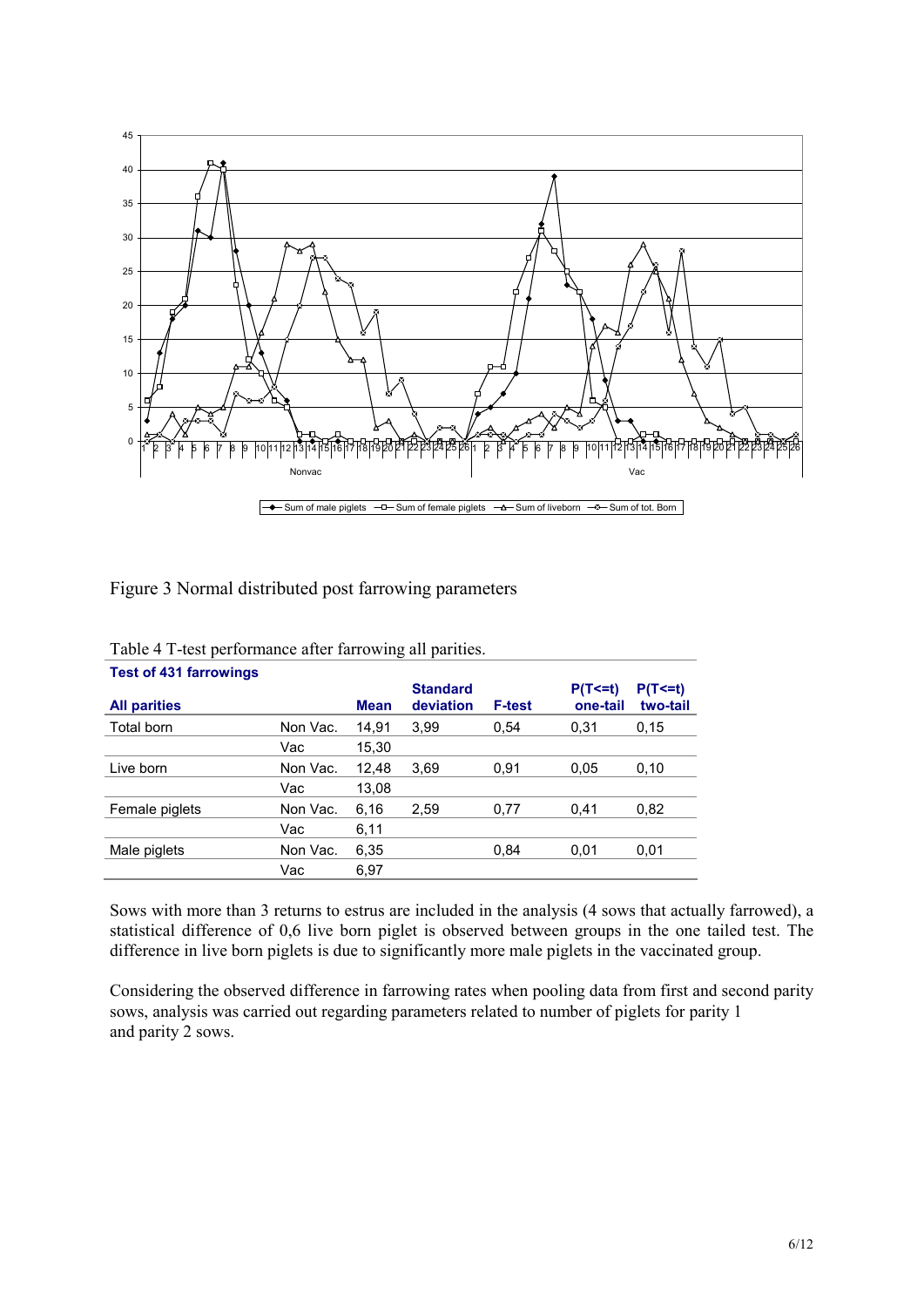|                | <b>Test of 246 farrowings</b> |             |                 |               |              |                |  |  |  |  |  |
|----------------|-------------------------------|-------------|-----------------|---------------|--------------|----------------|--|--|--|--|--|
|                |                               |             | <b>Standard</b> |               | $P(T \le t)$ | $P(T \le = t)$ |  |  |  |  |  |
| Parity 1+2     |                               | <b>Mean</b> | deviation       | <b>F-test</b> | one-tail     | two-tail       |  |  |  |  |  |
| Total born     | Non Vac.                      | 13,89       | 3.94            | 0,75          | 0.06         | 0,11           |  |  |  |  |  |
|                | Vac                           | 14.69       |                 |               |              |                |  |  |  |  |  |
| Live born      | Non Vac.                      | 12.04       | 3.65            | 0.82          | 0.01         | 0.02           |  |  |  |  |  |
|                | Vac                           | 13.09       |                 |               |              |                |  |  |  |  |  |
| Female piglets | Non Vac.                      | 5.94        | 2,61            | 0.42          | 0.14         | 0,28           |  |  |  |  |  |
|                | Vac                           | 6,30        |                 |               |              |                |  |  |  |  |  |
| Male piglets   | Non Vac.                      | 6,15        | 2,54            | 0.49          | 0,02         | 0.05           |  |  |  |  |  |
|                | Vac                           | 6,79        |                 |               |              |                |  |  |  |  |  |

Table 5 Piglets born from first & second parity sow

A statistical difference of 1,05 live born piglet is found between groups of parity 1 and parity 2 sows. The difference in live born piglets is due to significantly more male piglets in the vaccinated group.

Analysis of piglet mortality the first 5 days after farrowing



### Figure 4 Not normal distributed mortality data

Table 6 Stillborn piglets all parities

| Yates corrected Chi square-test Stillborn piglets |          |         |     |                | <b>Relative risk Cofidence limits</b><br><b>Upper</b><br>Lower |      |      |
|---------------------------------------------------|----------|---------|-----|----------------|----------------------------------------------------------------|------|------|
| <b>All parities</b>                               |          | $> = 5$ | <5  | <b>P-value</b> | <b>RR</b>                                                      | 95%  | 95%  |
|                                                   | Non Vac. | - 32    | 201 | 0.61           | 1.18                                                           | 0.72 | 1.95 |
|                                                   | Vac      | 23      | 175 |                |                                                                |      |      |

No overall difference in number of stillborn piglets between groups is detected with cut off at 5 stillborn piglets.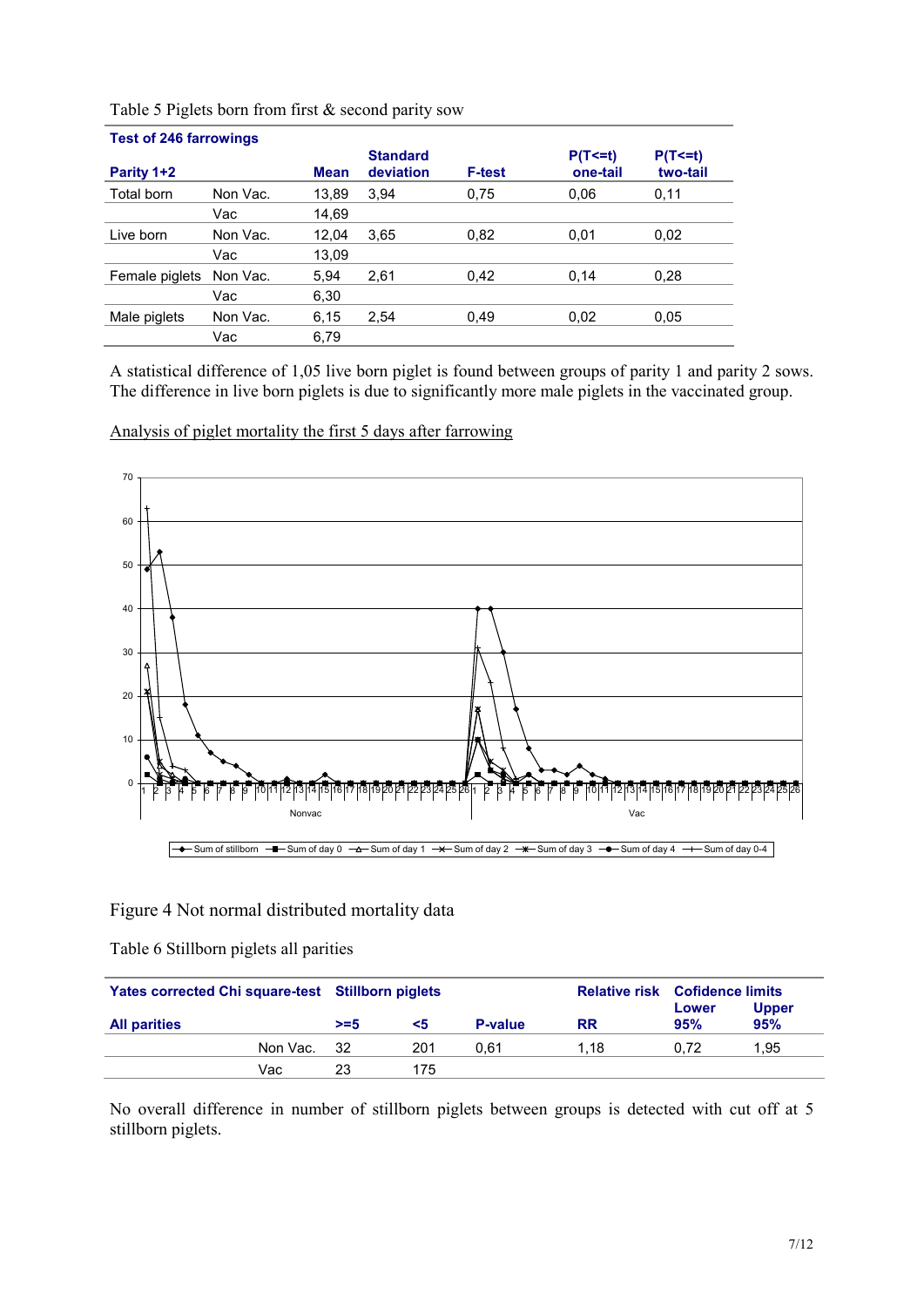# Table 7 Piglets dying during first 5 days of life

| <b>Chi-square test</b> |          | dead piglets |     |                |           | <b>Relative risk Cofidence limits</b> |                     |
|------------------------|----------|--------------|-----|----------------|-----------|---------------------------------------|---------------------|
| <b>All parities</b>    |          | >1           |     | <b>P-value</b> | <b>RR</b> | Lower<br>95%                          | <b>Upper</b><br>95% |
|                        | Non Vac. | - 85         | 148 | 0.49           | 1.11      | 0.86                                  | .44                 |
|                        | Vac      | 65           | 133 |                |           |                                       |                     |

No significant difference in piglet death during the first 5 days of life is detected between vaccinated and nonvaccinated sows.

## DISCUSSION

The use of quantitative PCR (QPCR) for detection of PCV-2 viremia has been accepted as useful on herd level, but not in the individual animal for assigning PMWS diagnosis (Grau-Roma and others 2008). In this herd antibody levels for PCV-2 steadily inclines from 14 weeks and stays at a high level up to 50 weeks of age thus with individual variance. Antibody titres are not necessarily correlated to protection, but might as well be associated to high viremic load (Meerts and others 2005). QPCR are in the range 1E+05 to 1E+08 from 14 weeks to 28 weeks of age. However levels at 1E+04 to 1E+05 were observed in sows of 37 weeks to 70 weeks of age. This observation is similar to other findings (Carasova and others 2007). The clinical relevance of presence of PCV-2 in sows has not been described. The embryo becomes susceptible for PCV-2 infection after "hatching" the zona pellucida (Mateusen and others 2004), and presence of PCV-2 virus in the sow up to 50 weeks of age might possibly affect conception in first parity and second parity sows and gilts, and thus explain the observed overall difference of 4,3 % in farrowing rates in this study. However for first and second parity sows the observed difference was 8.6 % ( $P=0.08$ ). Ideally the study should be made in first parity sows only to avoid confounding from the last gestation cycle. The observed improvement in farrowing rate is less than the estimated 7,6 % PCV-2 viremic sows in 7 Spanish herds (Calsamiglia and others 2007). The sample size in this study is too low to detect a statistical significant difference of 8 %. The needed sample size would be 361, thus making the study impossible in most commercial herds unless the herd is recently established. This study indicates that presence of PCV-2 in the blood at levels around 1E+04 copies/ml could be related to reproductive PCVD but not PMWS.

For first parity and second parity sows the statistical difference of  $+1,05$  live born piglet is stronger than considering all parities (+0,6 live born piglet). Under Danish field conditions a before-after analysis of productivity records from 15.000 sows in 34 herds revealed a statistically significant difference at +0,24 piglets 3 months before vaccination versus 3 months after vaccination (Kunstmann and Lau 2008). These findings could suggest PCV-2 interacts with the implantation of the embryo in the uterus or is related to later embryonic death under field conditions. The pathogenesis has been shown experimentally (Pensaert and others 2004). The observation of foetal membranes in vaginal discharge could support PCV-2 as causative agent in early embryonic death and implantation failure, and is supported by the improvement in number of live born piglets as well as the trend in improved farrowing rates in the vaccinated group. Experimental infection of sows with PCV-2 by the intra nasal or the intra uterine route has been performed during the later stages of pregnancy (Nielsen and others 2004; Pensaert and others 2004; Park and others 2005) but more studies in sows are needed during earlier stages of pregnancy. The negative effect of PCV-2 is probably related to gilts and young sows. The recording of piglet mortality from day 0 to day 5 shows no overall indication of piglets from non

vaccinated animals to be more likely to die. Others have observed decreased viability of piglets related to exposure late in pregnancy by PCV-2 (Johnson and others 2002; Nielsen and others 2004).. However as cross fostering takes place a litter or sow effect may not be seen (Calsamiglia and others 2007).

This study indicates that control of PCV-2 in gilts, first parity and second parity sows may decrease return to estrus due to implantation failure with positive effect on farrowing rate and number of live born piglets pr. Sow, however further studies are needed to confirm this.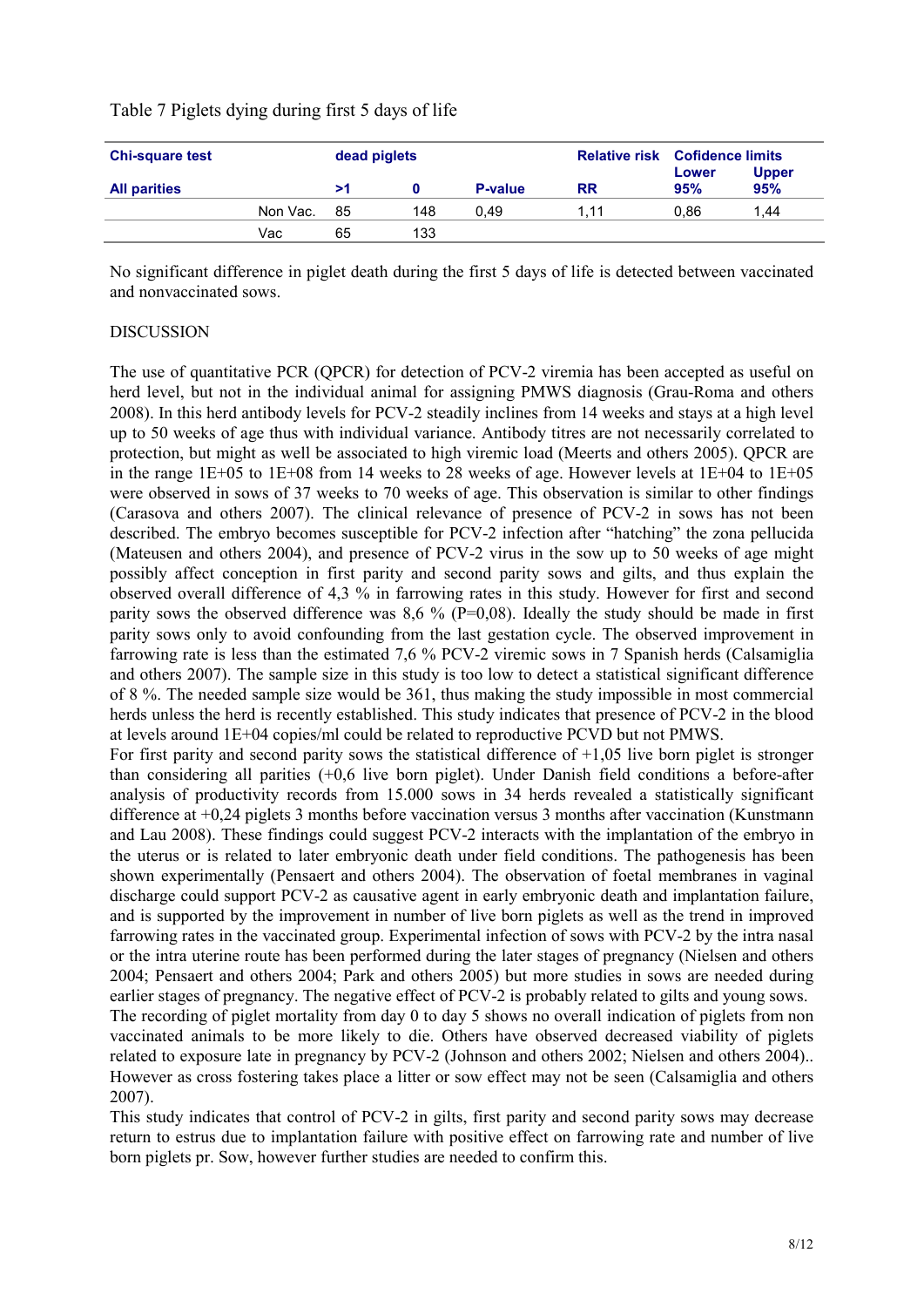### ACKNOWLEDGEMENTS

I would like to thank DVM Preben Mortensen, consulting veterinarian in the herd, the herd owners and their staff for being very cooperative, helpful and patient during the study. This study has been conducted as part of Danish Veterinary Association (DVA) certificate course in swine health and production. The study was initiated while the author was employed in Merial Norden A/S and finished as employed in DPP.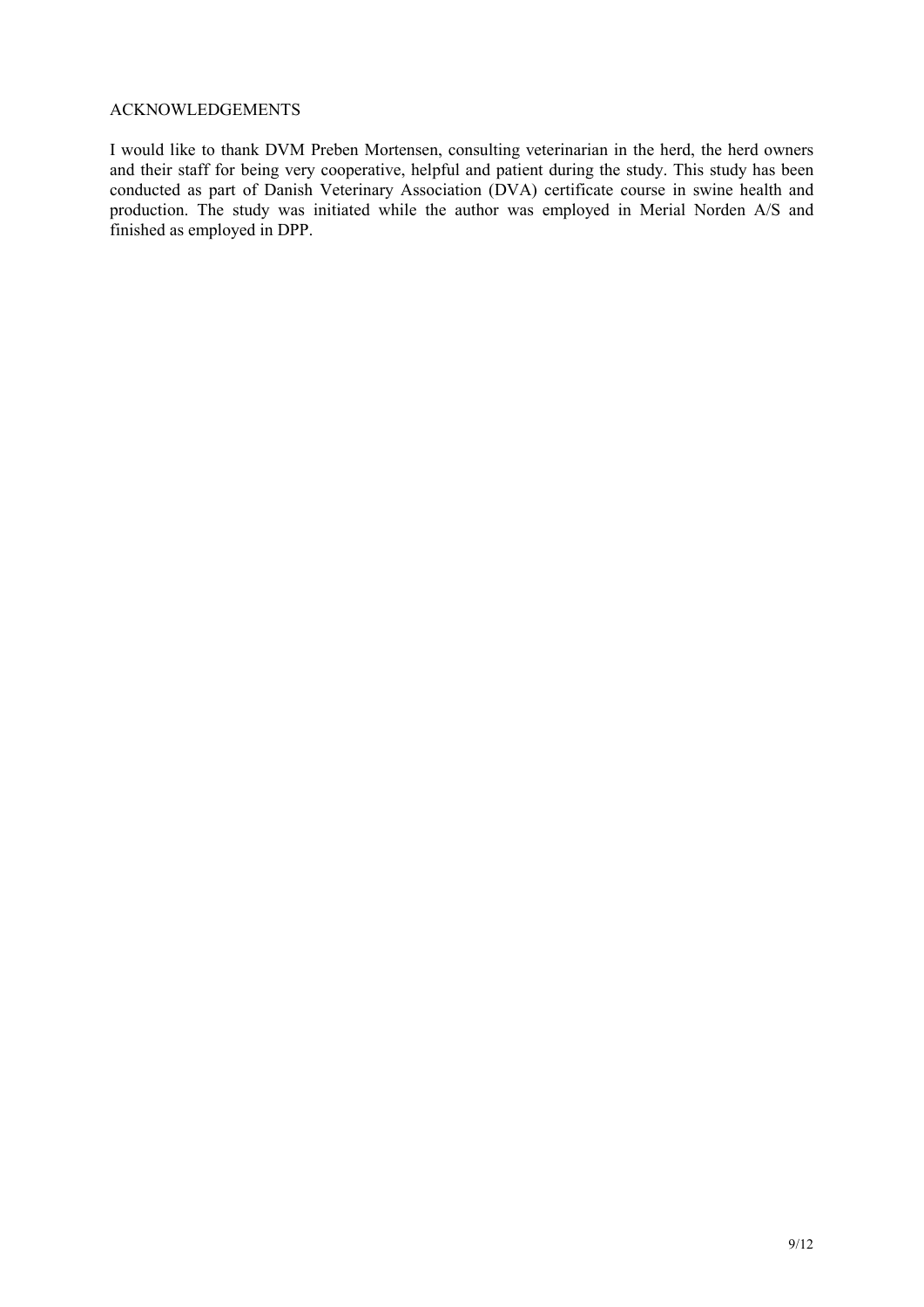## References

[Anonymous]. (2008) Epi info (TM) 3.5.1. http://www.cdc.gov/epiinfo. Accessed November 1, 2008.

[Anonymous]. Microsoft Excel vers. 11.0.

AGROSOFT A/S. Agrosoft WinSvin. http://www.agrosoft.dk/. Accessed November 1, 2008.

ALLAN G., MCNEILLY F., KRAKOWA S. & ELLIS J. (2003) PCV-2 infection in swine; more than just postweaning multisystemic wasting syndrome.

ALLAN G. M., KENNEDY S., MCNEILLY F., FOSTER J. C., ELLIS J. A., KRAKOWKA S. J., MEEHAN B. M. & ADAIR B. M. (1999) Experimental reproduction of severe wasting disease by coinfection of pigs with porcine circovirus and porcine parvovirus. Journal of Comparative Pathology 121, 1-11

ALLAN G. M., MCNEILLY F., ELLIS J., KRAKOWKA S., BOTNER A., MCCULLOUGH K., NAUWYNCK H., KENNEDY S., MEEHAN B. & CHARREYRE C. (2004) PMWS: Experimental model and co-infections. Veterinary Microbiology 98, 165-168

ALLAN G. M., MCNEILLY F., KENNEDY S., MEEHAN B., ELLIS J. & KRAKOWKA S. (2000) Immunostimulation, PCV-2 [porcine circovirus] and PMWS [porcine wasting syndrome].

BRUNBORG I. M., JONASSEN C. M., MOLDAL T., BRATBERG B., LIUM B., KOENEN F. & SCHONHEIT J. (2007) Association of myocarditis with high viral load of porcine circovirus type 2 in several tissues in cases of foetal death and high mortality in piglets. A case study. Journal of Veterinary Diagnostic Investigation 19, 368-375

CALSAMIGLIA M., FRAILE L., ESPINAL A., CUXART A., SEMINATI C., MARTIN M., MATEU E., DOMINGO M. & SEGALES J. (2007a) Sow porcine circovirus type 2 (PCV2) status effect on litter mortality in postweaning multisystemic wasting syndrome (PMWS). Research in Veterinary Science 82, 299-304

CARASOVA P., CELER V., TAKACOVA K., TRUNDOVA M., MOLINKOVA D., LOBOVA D. & SMOLA J. (2007) The levels of PCV2 specific antibodies and viremia in pigs. Research in Veterinary Science 83, 274-278

CHAE C. (2005) A review of porcine circovirus 2-associated syndromes and diseases. Veterinary Journal 169, 326-336

FARNHAM M. W., CHOI Y. K., GOYAL S. M. & JOO H. S. (2003) Isolation and characterization of porcine circovirus type-2 from sera of stillborn fetuses. Canadian Journal of Veterinary Research-Revue Canadienne De Recherche Veterinaire 67, 108-113

GRAU-ROMA L., HJULSAGER C., SIBILA M., KRISTENSEN C., LÓPEZ-SORIA S., ENØE C., BØTNER A., NOFRARÍAS M., BILLE-HANSEN V., FRAILE L., BAEKBO P., SEGALÉS J. & LARSEN L. (2008) Dynamics of porcine circovirus type 2 infection and excretion in pigs from postweaning multisystemic wasting syndrome affected farms from Spain and Denmark. Proceedings of the 20th IPVS congress, Durban, South Africa, 22-26 June 2008. p 19

HØGEDAL P., OVESEN A., KUNSTMANN L., HAUGEGAARD S. & BILLE-HANSEN V. (2008) Porcine circovirus type 2 (PCV-2) as a cause of foetal deaths in a newly established herd. 20th International Pig Veterinary Society congress 22nd-26th June 2008. Durban, South Africa. p 221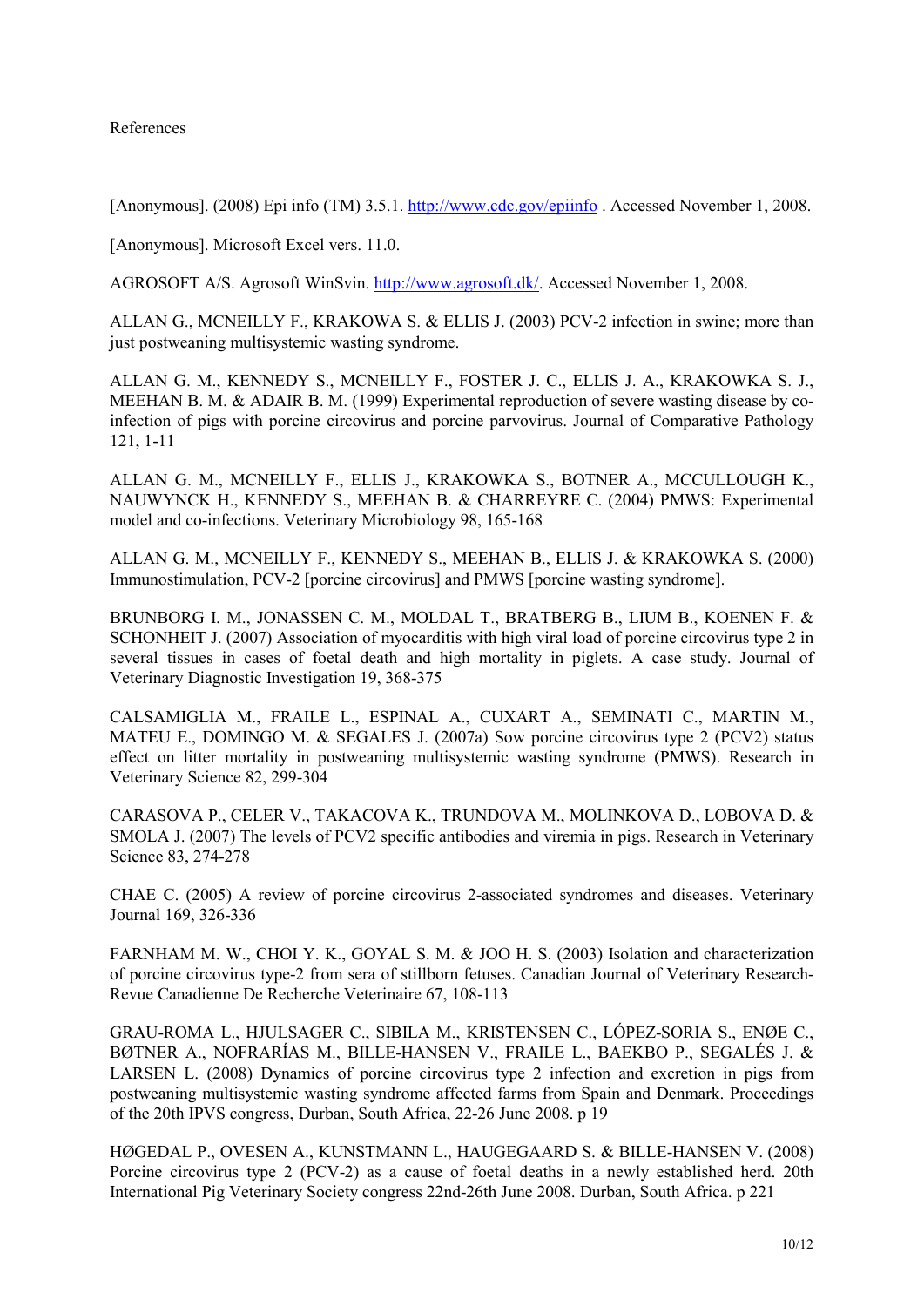JENSEN T. K., VIGRE H., SVENSMARK B. & BILLE HANSEN V. (2006) Distinction between porcine circovirus type 2 enteritis and porcine proliferative enteropathy caused by lawsonia intracellularis. Journal of Comparative Pathology 135, 176-182

JOHNSON C. S., JOO H. S., DIREKSIN K., YOON K. J. & CHOI Y. K. (2002b) Experimental in utero inoculation of late-term swine fetuses with porcine circovirus type 2. Journal of Veterinary Diagnostic Investigation 14, 507-512

KRAKOWKA S., ELLIS J., MCNEILLY F., WALDNER C., RINGS D. M. & ALLAN G. (2007) Mycoplasma hyopneumoniae bacterins and porcine circovirus type 2 (PCV2) infection: Induction of postweaning multisystemic wasting syndrome (PMWS) in the gnotobiotic swine model of PCV2 associated disease. Canadian Veterinary Journal-Revue Veterinaire Canadienne 48, 716-724

KUNSTMANN L. & LAU L. (2008) Effect of sow vaccination with Circovac on the performance of 34 herds. Proceedings of the 20th IPVS congress, Durban, South Africa, 22-26 June 2008. p 75

LADEKJAER-MIKKELSEN A. S., NIELSEN J., STORGAARD T., BOTNER A., ALLAN G. & MCNEILLY F. (2001) Transplacental infection with PCV-2 associated with reproductive failure in a gilt. Veterinary Record 148, 759-760

MATEUSEN B., SANCHEZ R. E., VAN SOOM A., MEERTS P., MAES D. G. D. & NAUWYNCK H. J. (2004b) Susceptibility of pig embryos to porcine circovirus type 2 infection. Theriogenology 61, 91-101

MEERTS P., VAN GUCHT S., COX E., VANDEBOSCH A. & NAUWYNCK H. J. (2005) Correlation between type of adaptive immune response against porcine circovirus type 2 and level of virus replication. Viral Immunology 18, 333-341

MIKAMI O., NAKAJIMA H., KAWASHIMA K., YOSHII M. & NAKAJIMA Y. (2005) Nonsuppurative myocarditis caused by porcine circovirus type 2 in a weak-born piglet. Journal of Veterinary Medical Science 67, 735-738

NIELSEN J., LADEKJAER HANSEN A. S., BILLE HANSEN V., LOHSE L. & BØTNER A. (2004) PCV2-associated disease following intrauterine infection. Proceedings of the 18th IPVS Congress, Hamburg, Germany 2004 - vol 1. p 14

O'CONNOR B., GAUVREAU H., WEST K., BOGDAN J., AYROUD M., CLARK E. G., KONOBY C., ALLAN G. & ELLIS J. A. (2001) Multiple porcine circovirus 2-associated abortions and reproductive failure in a multisite swine production unit. Canadian Veterinary Journal-Revue Veterinaire Canadienne 42, 551-553

OPRIESSNIG T., KUSTER C. & HALBUR P. G. (2006b) Demonstration of porcine circovirus type 2 in the testes and accessory sex glands of a boar. Journal of Swine Health and Production 14, 42-45

PARK J. S., KIM J., HA Y., JUNG K., CHOI C., LIM J. K., KIM S. H. & CHAE C. (2005) Birth abnormalities in pregnant sows infected intranasally with porcine circovirus 2. Journal of Comparative Pathology 132, 139-144

PENSAERT M. B., SANCHEZ R. E., LADEKJAER-MIKKELSEN A. S., ALLAN G. M. & NAUWYNCK H. J. (2004) Viremia and effect of foetal infection with porcine viruses with special reference to porcine circovirus 2 infection. Veterinary Microbiology 98, 175-183

SEGALES J., ROSELL C. & DOMINGO M. (2004) Pathological findings associated with naturally acquired porcine circovirus type 2 associated disease. Veterinary Microbiology 98, 137-149